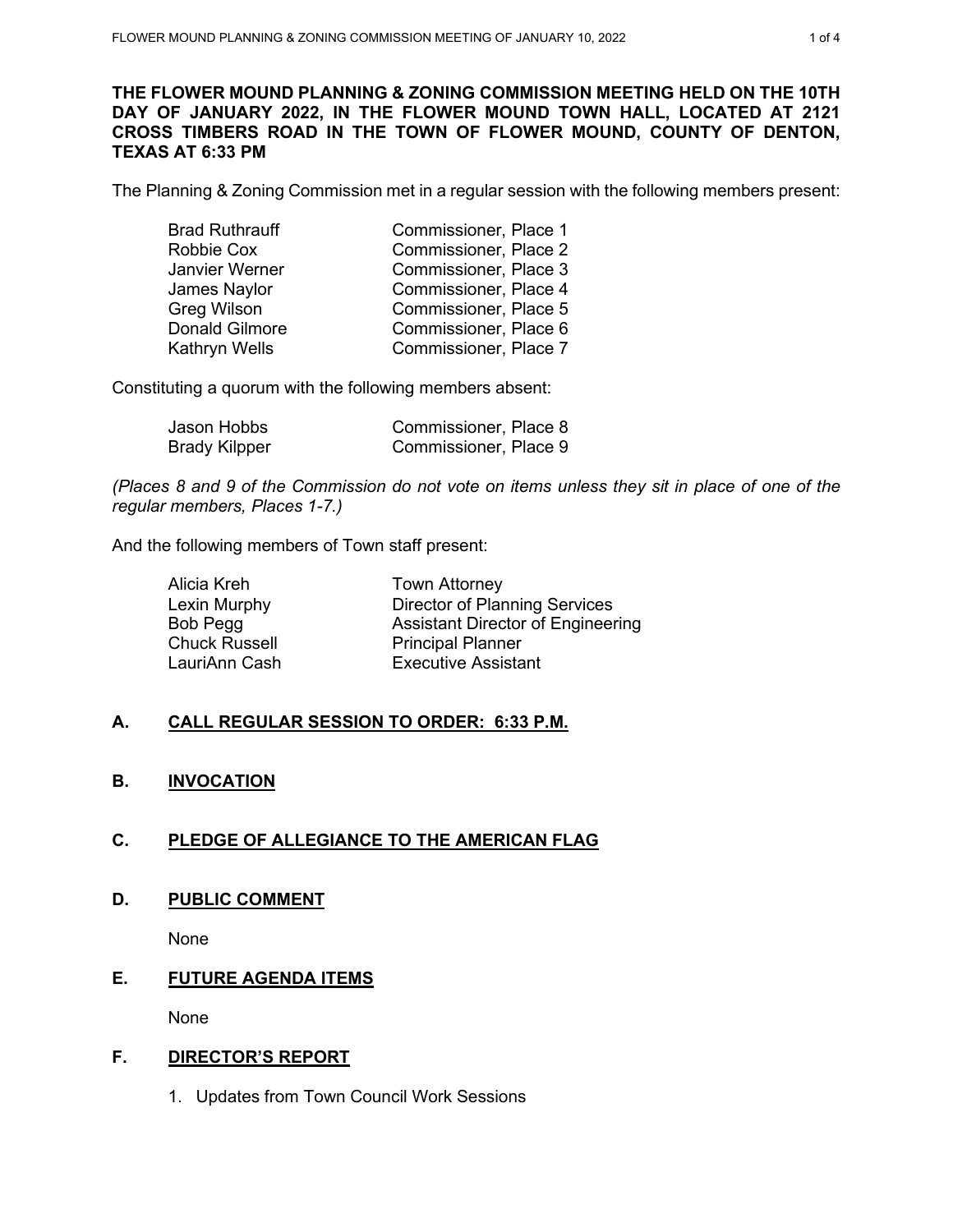## **G. CONSENT ITEMS**

1. Minutes of December 13, 2021: Consider approval of the minutes of the December 13, 2021, Planning and Zoning Commission Regular Session.

## **Commission Deliberation**

Commissioner Wells moved to approve Consent Item 1. Commissioner Naylor seconded the motion.

## **VOTE ON THE MOTION**

- **AYES: Werner, Naylor, Wilson, Cox, Gilmore, Wells**
- **NAYS: None**

**The motion to approve passed by a vote of 6 to 0.** 

## **H. REGULAR ITEMS**

**2. Public Hearing to consider an ordinance amending the zoning (ZPD18-0014 – Silveron Park) from Planned Development District No. 31 (PD-31) with Campus Commercial District (CC) uses to Planned Development District No.171 (PD-171) with Campus Commercial District (CC) and multifamily uses, and with certain waivers, exceptions and modifications to the Code of Ordinances. The property is generally located south of International Parkway and east of Lakeside Village Boulevard.** 

### **Staff Presentation**

Chuck Russell, Principal Planner

### **Applicant Presentation**

Bobby Dollak, McAdams; present for questions, no presentation *On the afternoon of Friday, January 7, 2022, the Applicant formally submitted, in writing to Staff, the request to table this item to the January 24, 2022 Planning & Zoning Meeting. The letter was forwarded to the Planning & Zoning Commission the evening of Friday, January 7, 2022 by Lexin Murphy, Director of Planning Services.*

### **Spoke In Favor:**

None

### **Spoke In Opposition:**

None

### **Commission Deliberation**

Vice-Chair Cox moved to table ZPD18-0014 – Silveron Park to the January 24, 2022 Planning & Zoning Meeting. Commissioner Wilson seconded the motion.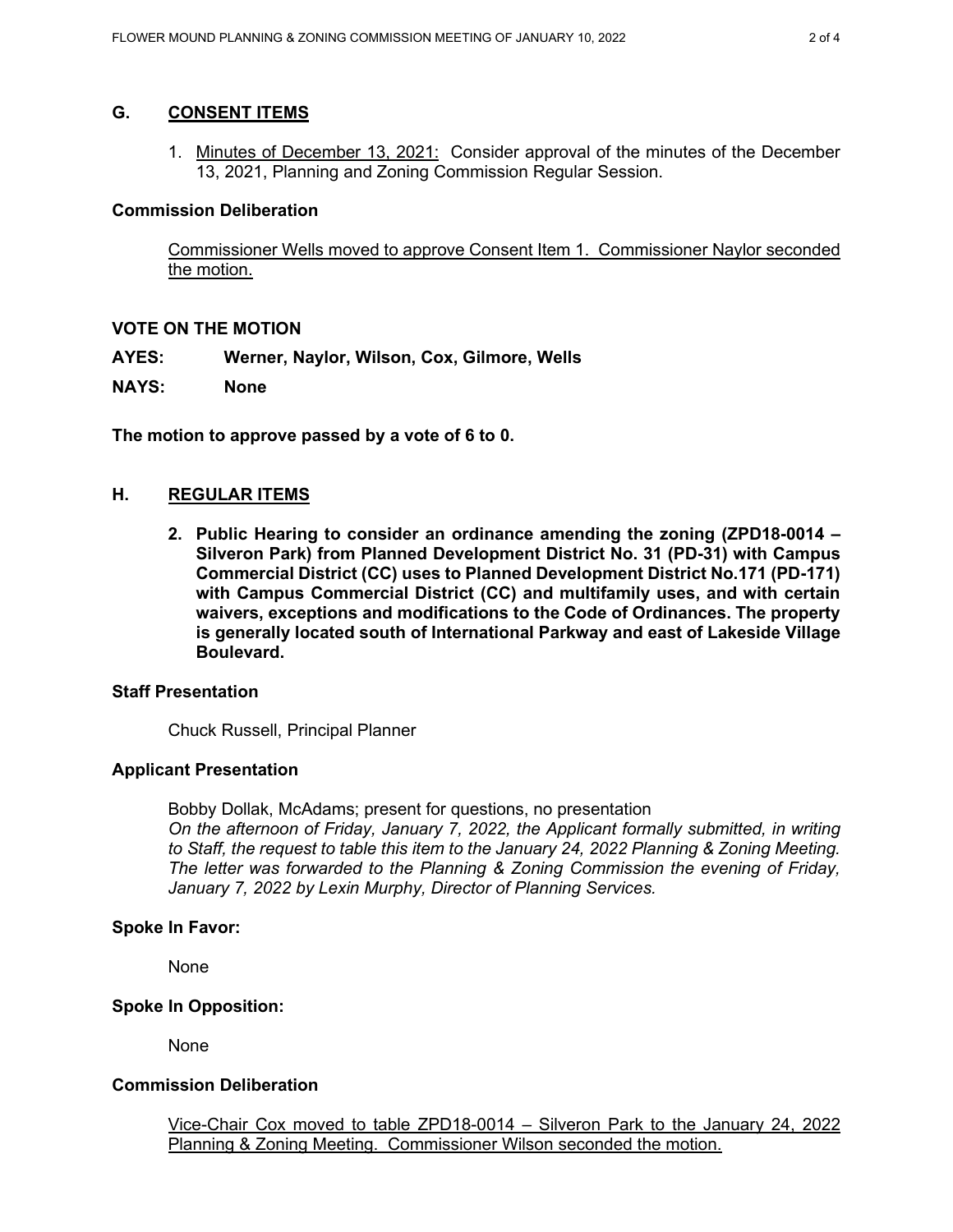### **VOTE ON THE MOTION**

**AYES: Wells, Gilmore, Cox, Wilson, Naylor, Werner**

## **NAYS: None**

**The motion to table to January 24, 2022 passed by a vote of 6 to 0.** 

**3. Public Hearing to consider an ordinance for a Master Plan Amendment (MPA21- 0005 - Silveron Flower Mound Duke) to amend Section 1.0, Land Use Plan and Section 2.0, Area Plans, of the Master Plan by changing the current land use designation within the Lakeside Business District Area Plan from Campus Commercial uses to Campus Industrial uses. The property is generally located north of International Parkway and east of Silveron Boulevard. (***On November 1, 2021, the Town Council moved to reconsider the item and remand it back to the Planning & Zoning Commission by a vote of 4 to 0.***)** 

### **Staff Presentation**

Chuck Russell, Principal Planner

## **Applicant Presentation**

Jeff Thornton, Duke Realty Jeff Dolian, Kimley-Horn

### **Spoke In Favor:**

David Johnson, 3617 San Paula Drive

### **Spoke In Opposition:**

None

## **Commission Deliberation**

Commissioner Gilmore moved to recommend approval of MPA21-0005 – Silveron Flower Mound Duke, as presented. Commissioner Wells seconded the motion.

### **VOTE ON THE MOTION**

**AYES: Werner, Naylor, Wilson, Cox, Gilmore, Wells**

**NAYS: None**

**The motion to recommend approval passed by a vote of 6 to 0.** 

**4. Public Hearing to consider an ordinance amending the zoning (ZPD21-0003 - Silveron Flower Mound Duke) from Planned Development District No. 31 (PD-31) with Campus Commercial District (CC) uses to Planned Development District No.181 (PD-181) with Campus Industrial District (CI) uses and certain Campus Commercial District (CC) uses, with certain waivers, exceptions and modifications to the Code of Ordinances including but not limited to an exception to Section 98-147, "Topographical Slope Protection", and an**